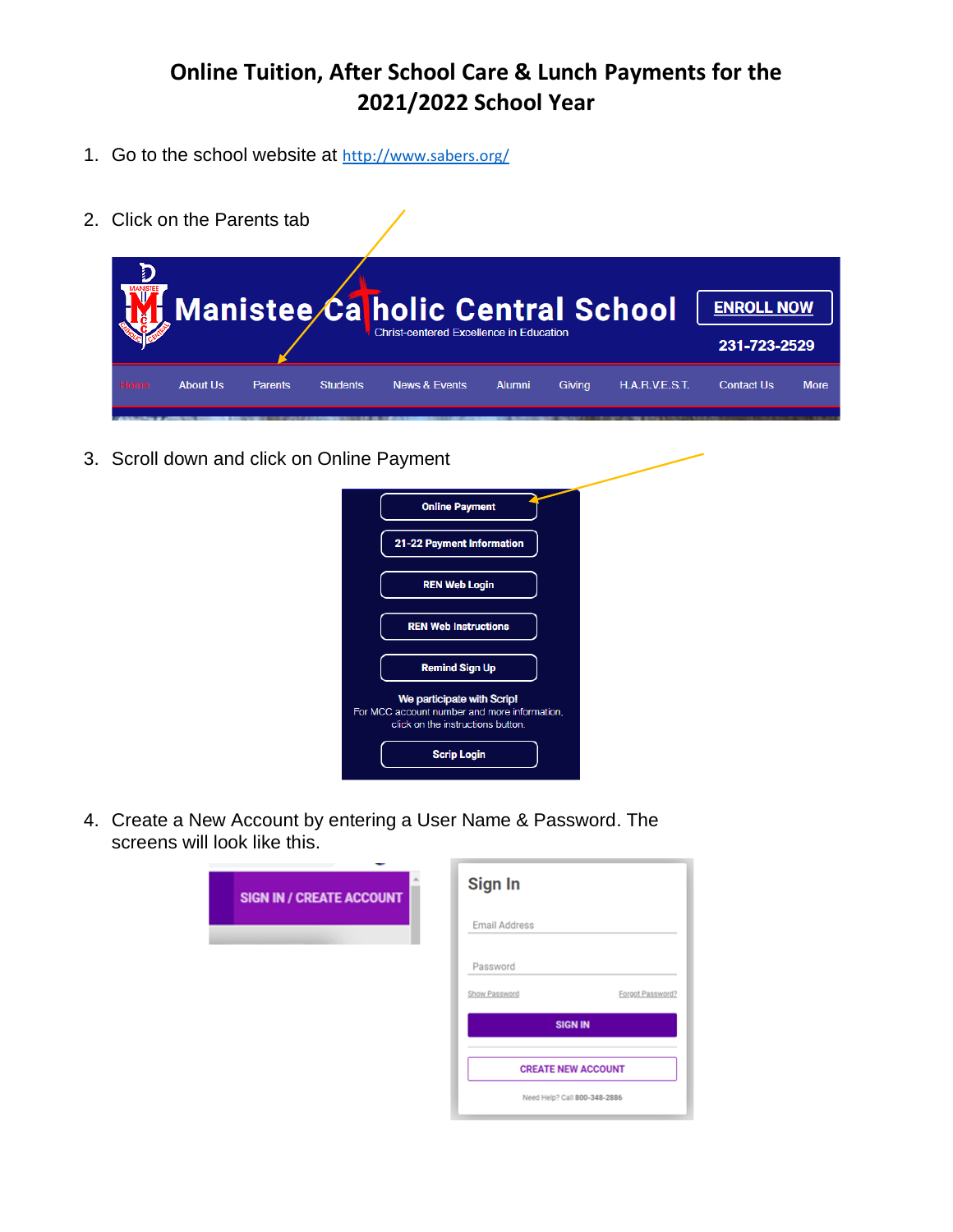5. After you have created an account, you will then need to go to My Account / Wallet / Add Payment Method to enter bank account or credit card information from where your payment will be taken from.



6. This is where you will enter you bank account, credit card information. Click on Add Payment Method when you are finished.

|                |                                     | <b>New Payment Method</b>    | × |
|----------------|-------------------------------------|------------------------------|---|
|                | Payment Type<br><b>Bank Account</b> | $\checkmark$                 |   |
|                | Type<br>Checking                    | $\checkmark$                 |   |
| Routing Number |                                     | Account Number               |   |
| Address        |                                     |                              | Θ |
| City           |                                     | State<br>$\checkmark$<br>Zip |   |
|                | <b>CANCEL</b>                       | <b>ADD PAYMENT METHOD</b>    |   |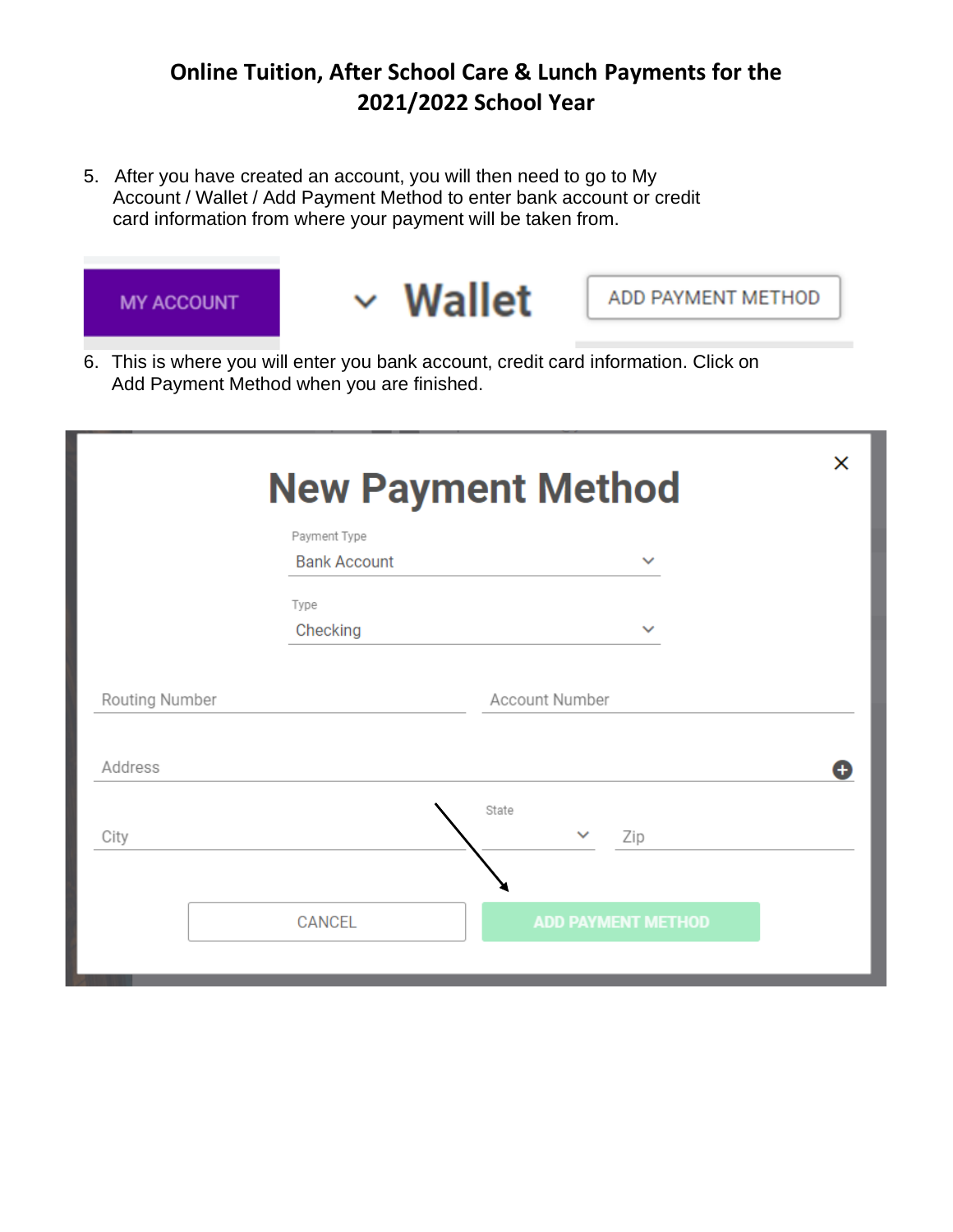7. When you are ready to make your payment, go to the Funds tab and click on the fund in which you will be making a payment on. MCC Tuition Payment, After School Care or MCC Lunch payments, and click Give Now.



8. Enter the Gift amount which you will be paying, click the drop-down arrow by gift type and select One time or recurring, the date you are making the payment and any notes you may wish to add such as whom

you are paying for, then click on Continue.

| <b>Configure Gift</b><br><b>Suggested Gift Amounts</b> |                     |  |  |
|--------------------------------------------------------|---------------------|--|--|
| \$50<br>\$100<br>\$25<br>\$10                          |                     |  |  |
| \$500<br>\$250                                         |                     |  |  |
| Gift Amount<br>\$                                      |                     |  |  |
| Gift Type                                              |                     |  |  |
| Please select a gift type<br>Date                      | $\checkmark$        |  |  |
| 08/12/2021                                             | $\overline{\cdots}$ |  |  |
| Notes<br><b>Notes</b>                                  |                     |  |  |
|                                                        |                     |  |  |
|                                                        |                     |  |  |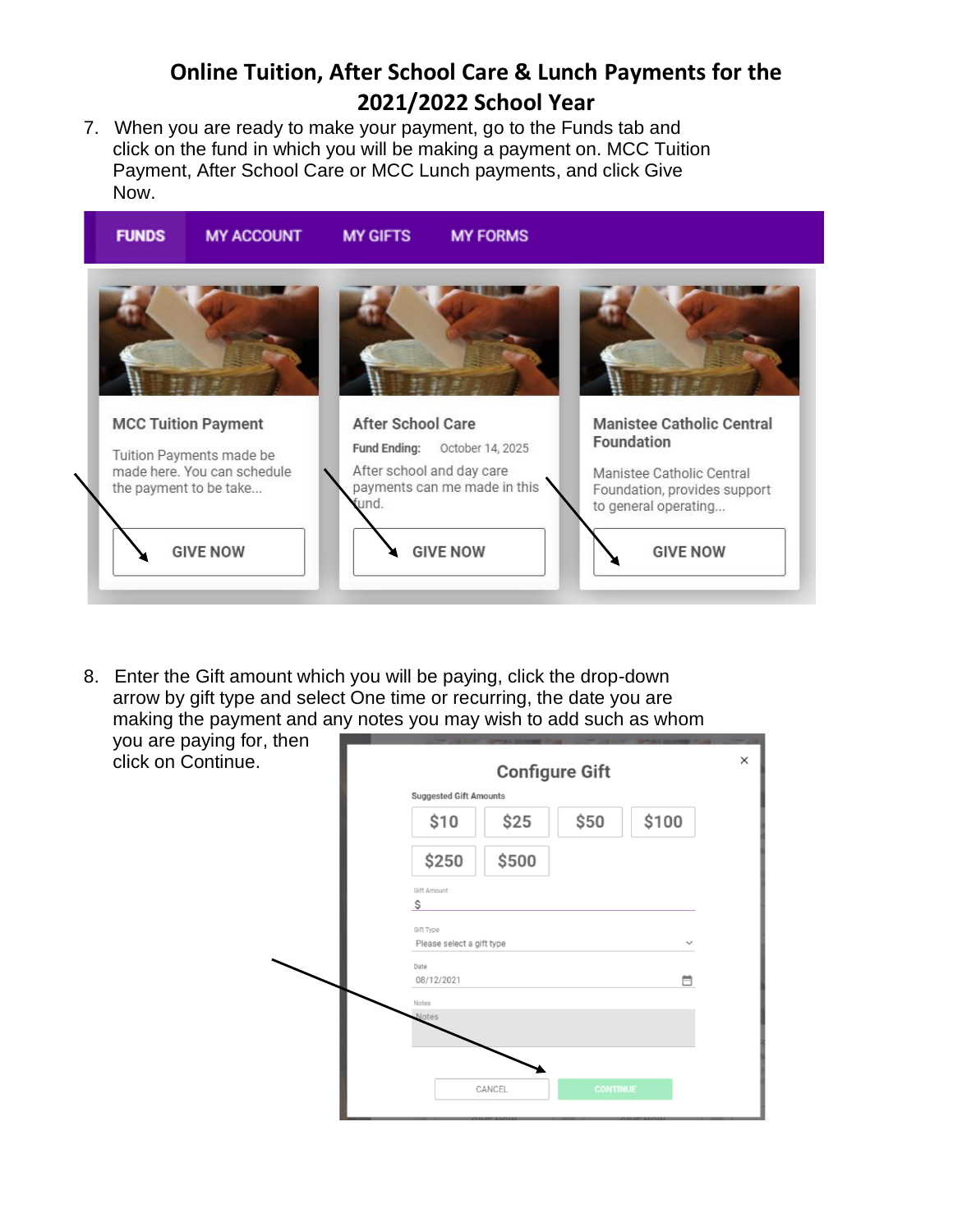9. A Gift Information Box will appear, make sure to click on your saved payment option by using the drop-down arrow and click Complete.

| <b>Gift Information</b> |                                                       |  |  |  |
|-------------------------|-------------------------------------------------------|--|--|--|
| <b>Thank you Test.</b>  | To complete your gift, select a payment option below. |  |  |  |
|                         | Payment<br>Checking   1111<br><b>COMPLETE</b>         |  |  |  |

10. A Thank you box will appear to inform you that your gift has been processed.

| Thank you,<br>your gift has been processed                                                                                |                      |
|---------------------------------------------------------------------------------------------------------------------------|----------------------|
| <b>MCC Tuition Payment</b><br><b>Divine Mercy Parish</b><br><b>MANISTEE, MI</b><br>One Time<br>Confirmation #: HYXICIRKKR | \$1.00               |
| <b>BACK TO FUNDS LIST</b>                                                                                                 | <b>Total: \$1.00</b> |

11. You can go back to funds list to make additional payments or sign out if you are finished.